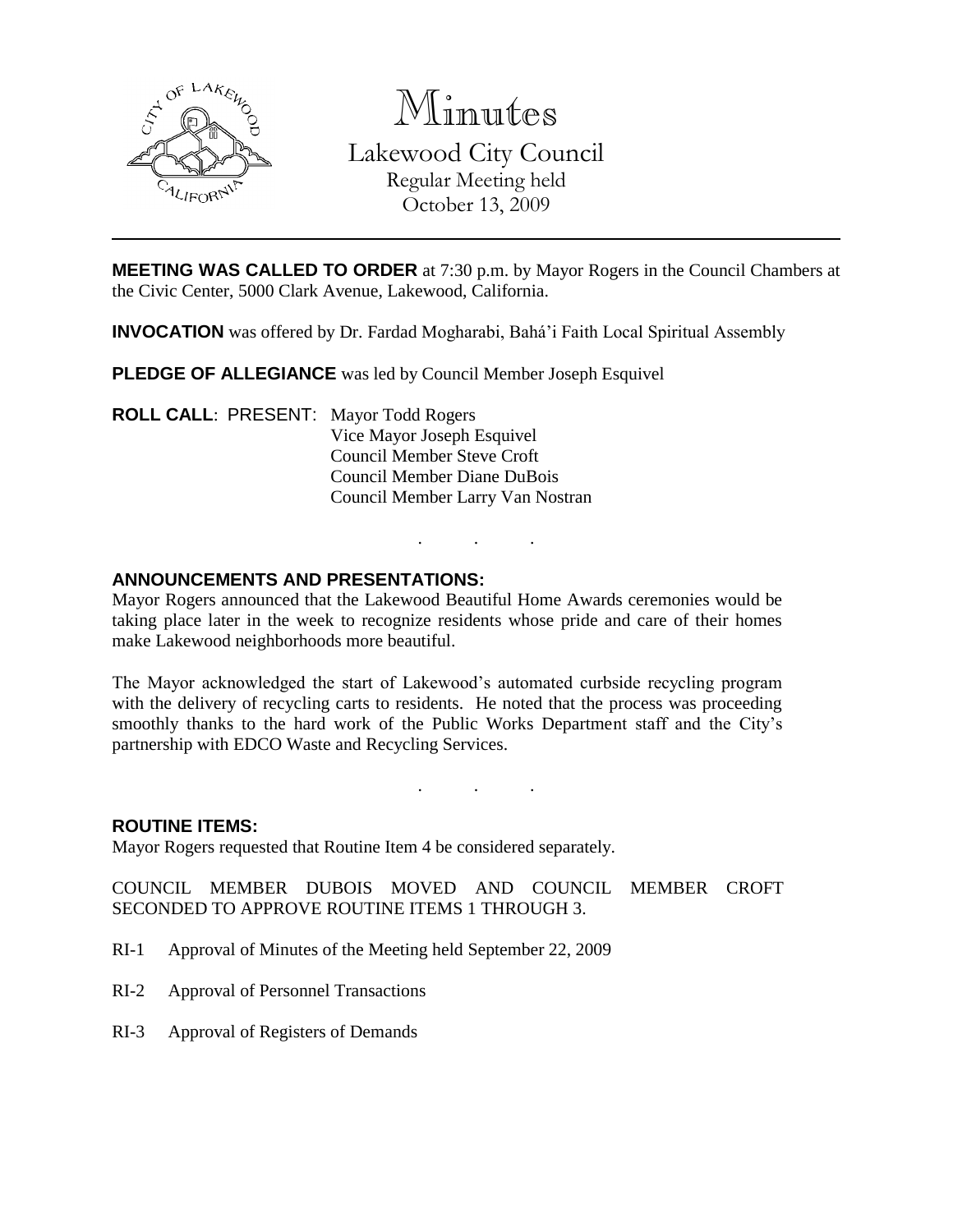City Council Minutes October 13, 2009 Page 2

### **ROUTINE ITEMS:** Continued

UPON ROLL CALL VOTE, THE MOTION WAS APPROVED:

AYES: COUNCIL MEMBERS: Van Nostran, DuBois, Croft, Esquivel and Rogers NAYS: COUNCIL MEMBERS: None

RI-4 Approval of Meeting Reports and Authorizations Pursuant to AB1234 Mayor Rogers noted that he had also attended the California Contract Cities Board Meeting hosted by the Los Angeles County Fire Department on September 30, 2009.

MAYOR ROGERS MOVED AND COUNCIL MEMBER DUBOIS SECONDED TO APPROVE ROUTINE ITEM 4. UPON ROLL CALL VOTE, THE MOTION WAS APPROVED:

AYES: COUNCIL MEMBERS: Van Nostran, DuBois, Croft, Esquivel and Rogers NAYS: COUNCIL MEMBERS: None

## **2.1 • ORDINANCE NO. 2009-5; AMENDING THE MUNICIPAL CODE REGARDING WATER CONSERVATION MEASURES**

. . .

City Attorney Steve Skolnik advised that the proposed ordinance had been introduced at the last regular meeting.

ORDINANCE NO. 2009-5; AN ORDINANCE OF THE CITY COUNCIL OF THE CITY OF LAKEWOOD AMENDING THE LAKEWOOD MUNICIPAL CODE PERTAINING TO WATER CONSERVATION was read by title by the City Clerk.

COUNCIL MEMBER VAN NOSTRAN MOVED AND COUNCIL MEMBER CROFT SECONDED TO WAIVE FURTHER READING AND ADOPT ORDINANCE NO. 2009-5. UPON ROLL CALL VOTE, THE MOTION WAS APPROVED:

AYES: COUNCIL MEMBERS: Van Nostran, DuBois, Croft, Esquivel and Rogers NAYS: COUNCIL MEMBERS: None

# **2.2 • ORDINANCE NO. 2009-6; AMENDING THE MUNICIPAL CODE REGARDING CITY COUNCIL VACANCIES**

. . .

ORDINANCE NO. 2009-6; AN ORDINANCE OF THE CITY COUNCIL OF THE CITY OF LAKEWOOD AMENDING THE LAKEWOOD MUNICIPAL CODE REGARDING CITY COUNCIL VACANCIES was read by title by the City Clerk.

COUNCIL MEMBER DUBOIS MOVED AND COUNCIL MEMBER CROFT SECONDED TO WAIVE FURTHER READING AND ADOPT ORDINANCE NO. 2009-6.